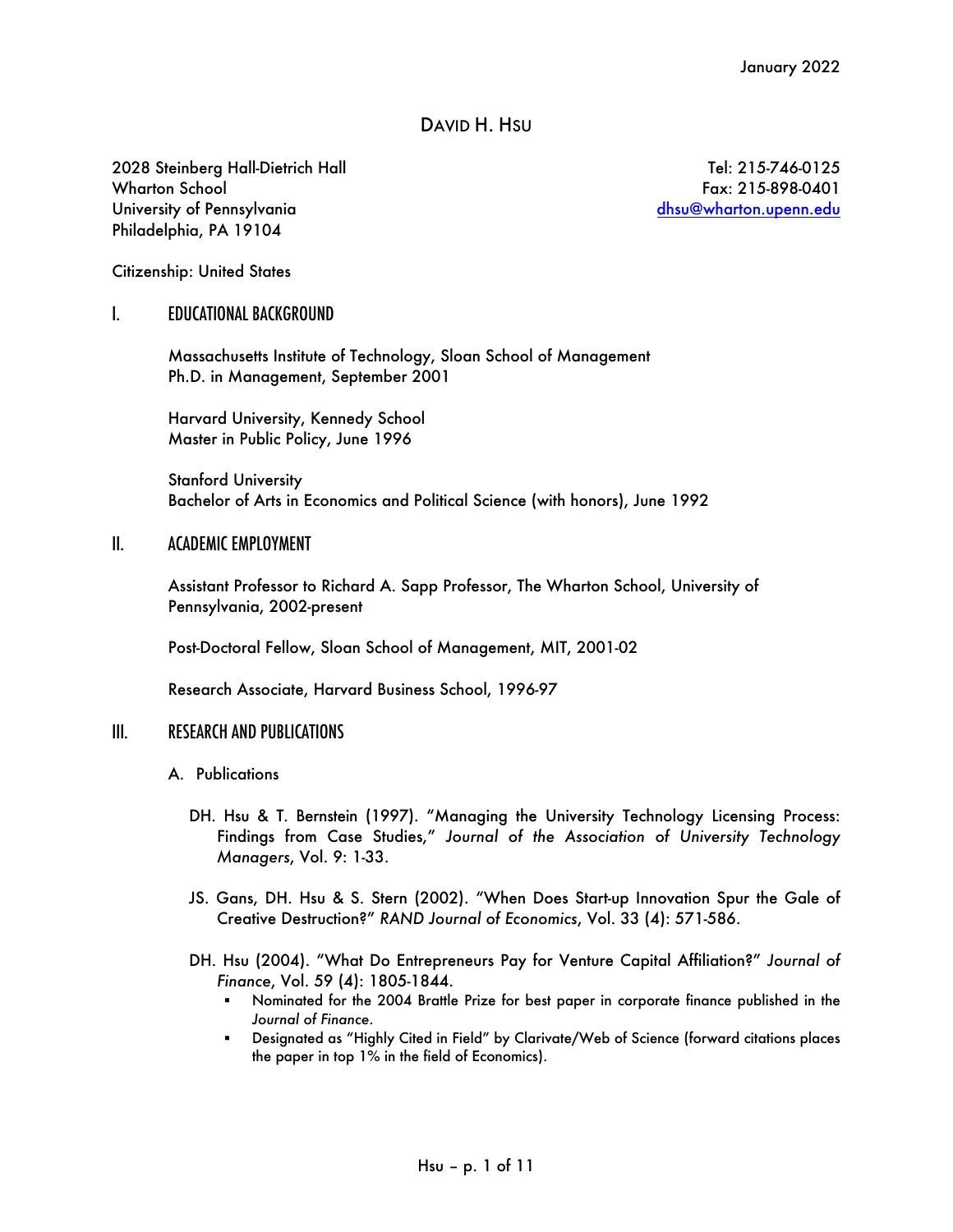- DH. Hsu (2004). "Venture Capitalists and Cooperative Start-up Commercialization Strategy," *Academy of Management Best Paper Proceedings*.
- DH. Hsu & M. Kenney (2005). "Organizing Venture Capital: The Rise and Demise of American Research & Development Corporation, 1946-1973," *Industrial and Corporate Change*, Vol. 14 (4): 579-616.
- DH. Hsu (2006). "Venture Capitalists and Cooperative Start-up Commercialization Strategy," *Management Science*, Vol. 52 (2): 204-219.
	- § Winner of the 2004 Michael H. Mescon/Coles College of Business Award for best empirical paper in the Entrepreneurship Division of the Academy of Management.
- DH. Hsu (2007). "Experienced Entrepreneurial Founders, Organizational Capital, and Venture Capital Funding," *Research Policy*, Vol. 36 (5): 722-741.
- DH. Hsu, EB. Roberts & CE. Eesley (2007). "Entrepreneurs from Technology-Based Universities: Evidence from MIT," *Research Policy*, Vol. 36 (2): 768-788.
- JS. Gans, DH. Hsu & S. Stern (2008). "The Impact of Uncertain Intellectual Property Rights on the Market for Ideas: Evidence from Patent Grant Delays." *Management Science*, Vol. 54 (5): 982-997.
	- § Finalist (runner-up) for the 2013 INFORMS Technology Management best paper award based on papers published in *Management Science* or *Organization Science* five years before.
- DH. Hsu (2008). "Technology-Based Entrepreneurship," in S. Shane, ed., Handbook of Technology and Innovation Management, Wiley, UK.
- DH. Hsu & RH. Ziedonis (2008). "Patents as Quality Signals for Entrepreneurial Ventures," *Academy of Management Best Paper Proceedings*.
- VA. Aggarwal & DH. Hsu (2009). "Modes of Cooperative R&D Commercialization by Startups," *Strategic Management Journal*, 30 (8): 835-864.
	- § Selected for Virtual Special Issue of the Strategic Management Society on the topic of Innovation, Intellectual Property and Strategic Management.
- DH. Hsu & RH. Ziedonis (2013). "Resources as Dual Sources of Advantage: Implications for Valuing Entrepreneurial-Firm Patents," *Strategic Management Journal*, 34 (7): 761-781 (lead article).
	- § Designated as "Highly Cited in Field" by Clarivate/Web of Science (forward citations places the paper in top 1% in the field of Management).
	- § Selected for Virtual Special Issue of the Strategic Management Society on the topic of Innovation, Intellectual Property and Strategic Management.
- VA. Aggarwal & DH. Hsu (2014). "Entrepreneurial Exits and Innovation," *Management Science*, Vol. 60 (4): 867-887.
	- § Finalist for the 2019 INFORMS Technology, Innovation Management & Entrepreneurship best paper award based on INFORMS papers published five years before.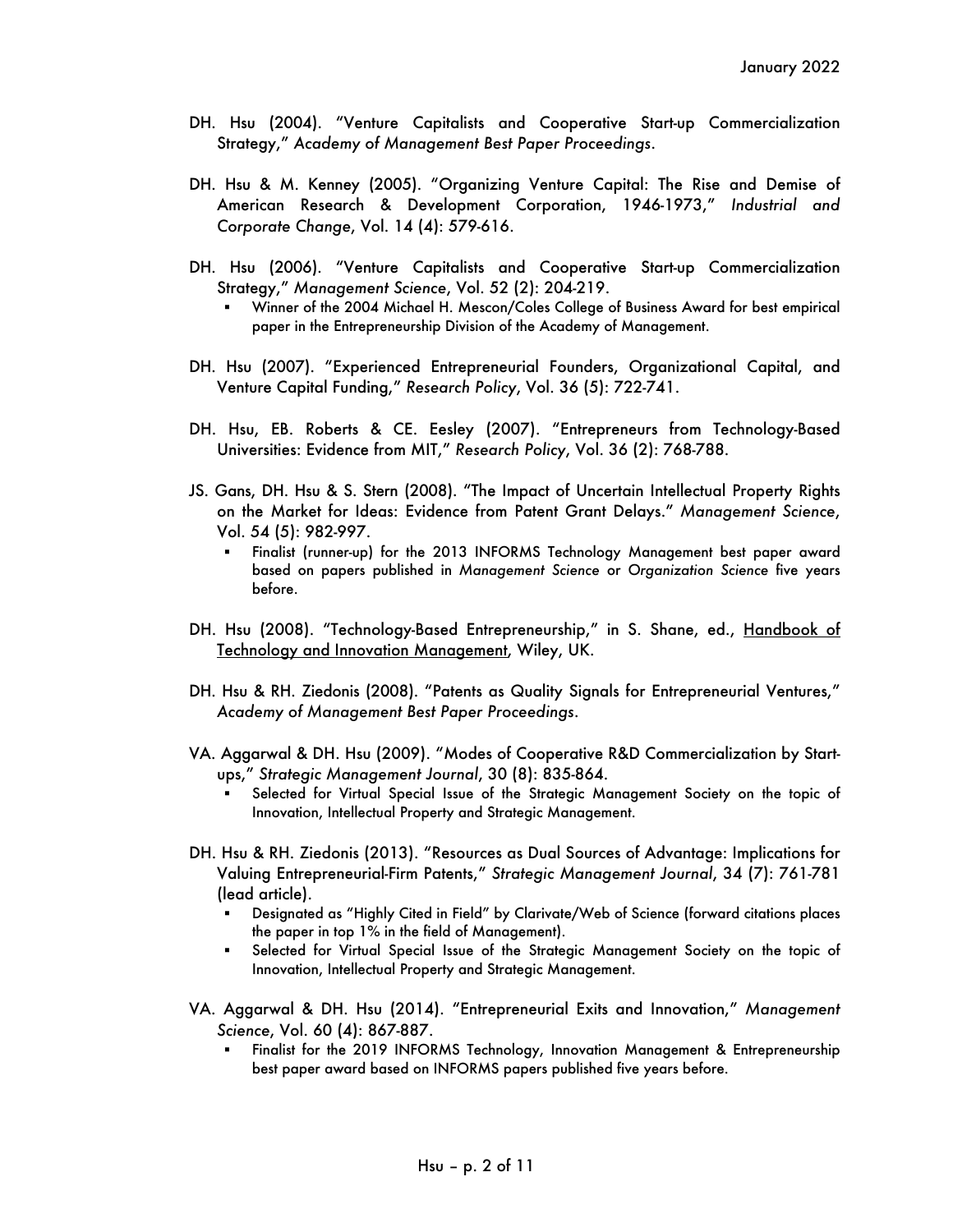- DH. Hsu & K. Lim (2014). "Knowledge Brokering and Organizational Innovation: Founder Imprinting Effects," *Organization Science*, Vol. 25 (4): 1134-1153.
- CE. Eesley, DH. Hsu & EB. Roberts (2014). "The Contingent Effects of Top Management Teams on Venture Performance: Aligning Founding Team Composition with Innovation Strategy and Commercialization Environment," *Strategic Management Journal*, 35 (12): 1798-1817.
- M. Marx, JS. Gans & DH. Hsu (2014). "Dynamic Commercialization Strategies for Disruptive Technologies: Evidence from the Speech Recognition Industry," *Management Science*, 60 (12): 3103-3123.
- O. Bengtsson & DH. Hsu (2015). "Ethnic Matching in the U.S. Venture Capital Market," *Journal of Business Venturing*, 30 (2): 338-354.
- M. Marx & DH. Hsu (2015), "Strategic 'Switchbacks': Dynamic Commercialization Strategies for Technology Entrepreneurs," *Research Policy*, 44 (10): 1815-1826.
- JT. Fox, C. Yang & DH. Hsu (2018), "Unobserved Heterogeneity in Matching Games," *Journal of Political Economy*, 126 (4): 1339-1373 (lead article).
- A. Contigiani, DH. Hsu & I. Barankay (2018), "Trade Secrets and Innovation: Evidence from the 'Inevitable Disclosure' Doctrine," *Strategic Management Journal*, 39 (11): 2921-2942.
- A. Contigiani & DH. Hsu (2019), "How Trade Secrecy Can Hurt Innovation," *Harvard Business Review* (online at *hbr.org*).
- VA. Aggarwal, DH. Hsu & A. Wu (2020), "Organizing Knowledge Production Teams Within Firms for Innovation," *Strategy Science*, 5(1): 1-16 (lead article).
- DH. Hsu, P. Hsu, T. Zhou & AA. Ziedonis (2021), "Benchmarking U.S. University Patent Value and Commercialization Efforts: A New Approach," *Research Policy*, 50(1): 104076.
- DH. Hsu (2021), "Entrepreneurial Scaling Strategy: Managerial and Policy Implications," in YS Lee and F. Yan, editors, Drivers of Innovation: Entrepreneurship, Education, and Finance in Asia, Stanford University Shorenstein Asia-Pacific Research Center Series with Brookings Institution Press.
- DH. Hsu, P. Hsu & Q. Zhao (2021), "Rich on Paper? Chinese Firms' Academic Publications, Patents, and Market Value," *Research Policy*, 50(9): 104319*.*
- M. Marx & DH. Hsu (2022), "Revisiting the Entrepreneurial Commercialization of Science: Evidence from 'Twin' Discoveries," *Management Science*, forthcoming.
- B. Papers under review and working papers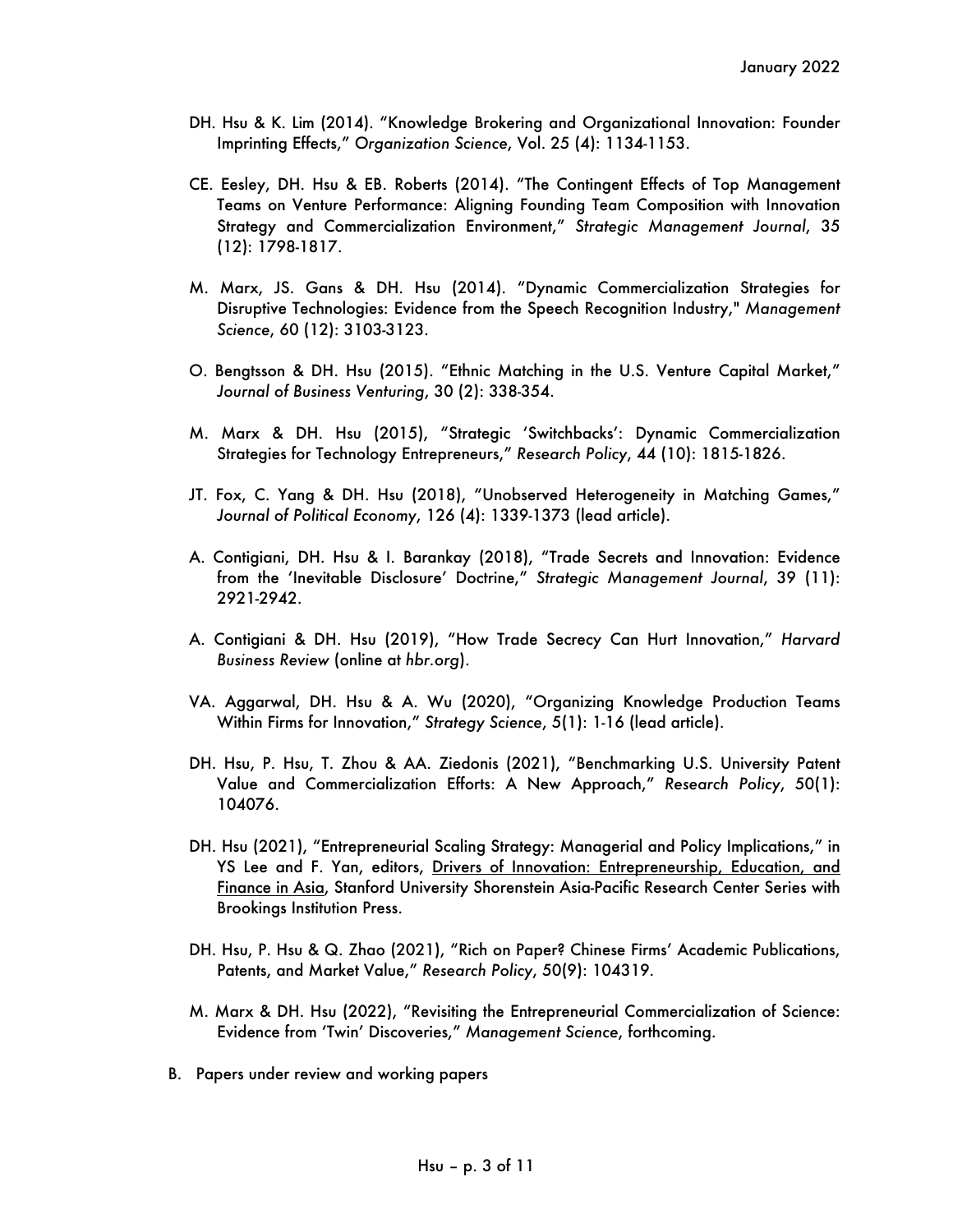- P. Hsu, DK. Lee, P. Tambe & DH. Hsu (2020), "Deep Learning, Text, and Patent Valuation," *working paper*.
- Q. Chen, DH. Hsu & D. Zvilichovsky (2021), "Inventor Commingling and Innovation in Technology Startup Acquisitions," *working paper*.
- DH. Hsu & J. Kuhn (2021), "The Outsized Role of Academic Stars in University Technology Licensing," *working paper*.
- DH. Hsu & P. Tambe (2021), "Does Offering Remote Work Allow Startups to Attract More Diverse Job Applicants?" *working paper.*
- DH. Hsu, P. Hsu, K. Zhou & T. Zhou (2021), "Industry-University Collaboration and Commercializing Chinese Corporate Innovation," *working paper.*
- DH. Hsu, P. Hsu, Y. Liu, & L. Yi (2021), "Public Listing, Managerial Short-Termism, and Brand Development," *working paper*.
- C. Invited Lectures / Seminar Presentations

Case Western Univ., Management Seminar, Cleveland OH (Oct. 2001); Univ. Maryland, Entrepreneurship Seminar, College Park MD (Nov. 2001); Boston Univ., Strategy Seminar, Boston MA (Nov. 2001); Univ. Pennsylvania, Wharton School, Entrepreneurial Management Seminar, Philadelphia PA (Jan. 2002); Columbia Univ., Management Seminar, New York NY (Jan. 2002); Carnegie Mellon Univ., Strategy Seminar, Pittsburgh PA (Jan. 2002); Univ. Michigan, Strategy Seminar, Ann Arbor MI (Jan. 2002); Harvard Business School, Entrepreneurial Management Seminar, Boston MA (Feb. 2002); Stanford Univ., Management Science Seminar, Palo Alto CA (Feb. 2002); Washington Univ. St. Louis, Strategy Seminar, St. Louis MO (Feb. 2002); Univ. Texas, Strategy Seminar, Austin TX (Feb. 2002); New York Univ., Management Seminar, New York NY (Feb. 2002); INSEAD, Entrepreneurial Management Seminar, Fontainbleau France (Feb. 2002); Univ. Toronto, Strategy Seminar, Toronto Canada (Feb. 2002); Univ. of British Columbia, Strategy and Business Economics Workshop, Vancouver Canada (Nov. 2004); Univ. Maryland, Management and Organizations Seminar, College Park MD (May 2005); Harvard Business School, Entrepreneurial Management Seminar, Boston MA (May 2005); MIT Sloan, Entrepreneurship and Innovation Seminar, Cambridge MA (Nov. 2005); Northwestern Univ., Entrepreneurship Seminar, Evanston IL (May 2006); Univ. Southern California, Strategy Seminar, Los Angeles CA (Nov. 2006); Univ. California-Berkeley, Institutional Analysis Workshop, Berkeley CA (Nov. 2006); George Mason, George Washington, and Georgetown Joint Seminar on Technology Policy, Washington DC (Sept. 2006); Univ. Chicago, Organizations and Markets Workshop, Chicago IL (May 2007); Stanford Univ., Stanford Technology Venture Partners Workshop, Stanford CA (May 2007); UCLA, Strategy and Policy Seminar, Los Angeles CA (May 2007); Univ. Toronto, Strategy Seminar, Toronto ON (Nov. 2007); London Business School, Entrepreneurship Seminar, London England (Nov. 2007); Cornell Univ., Applied Economics Workshop, Ithaca NY (Nov. 2007); New York Univ., Strategy Seminar, New York NY (Nov. 2007); Duke Univ., Strategy Seminar, Durham NC (Sept. 2007); Univ. North Carolina – Chapel Hill, Chapel Hill NC (Nov. 2008); Drexel Univ., Strategy Seminar, Philadelphia PA (May 2010); UCLA, Entrepreneurship and Innovation Seminar, Los Angeles CA (Dec. 2011); Temple Univ. – Fox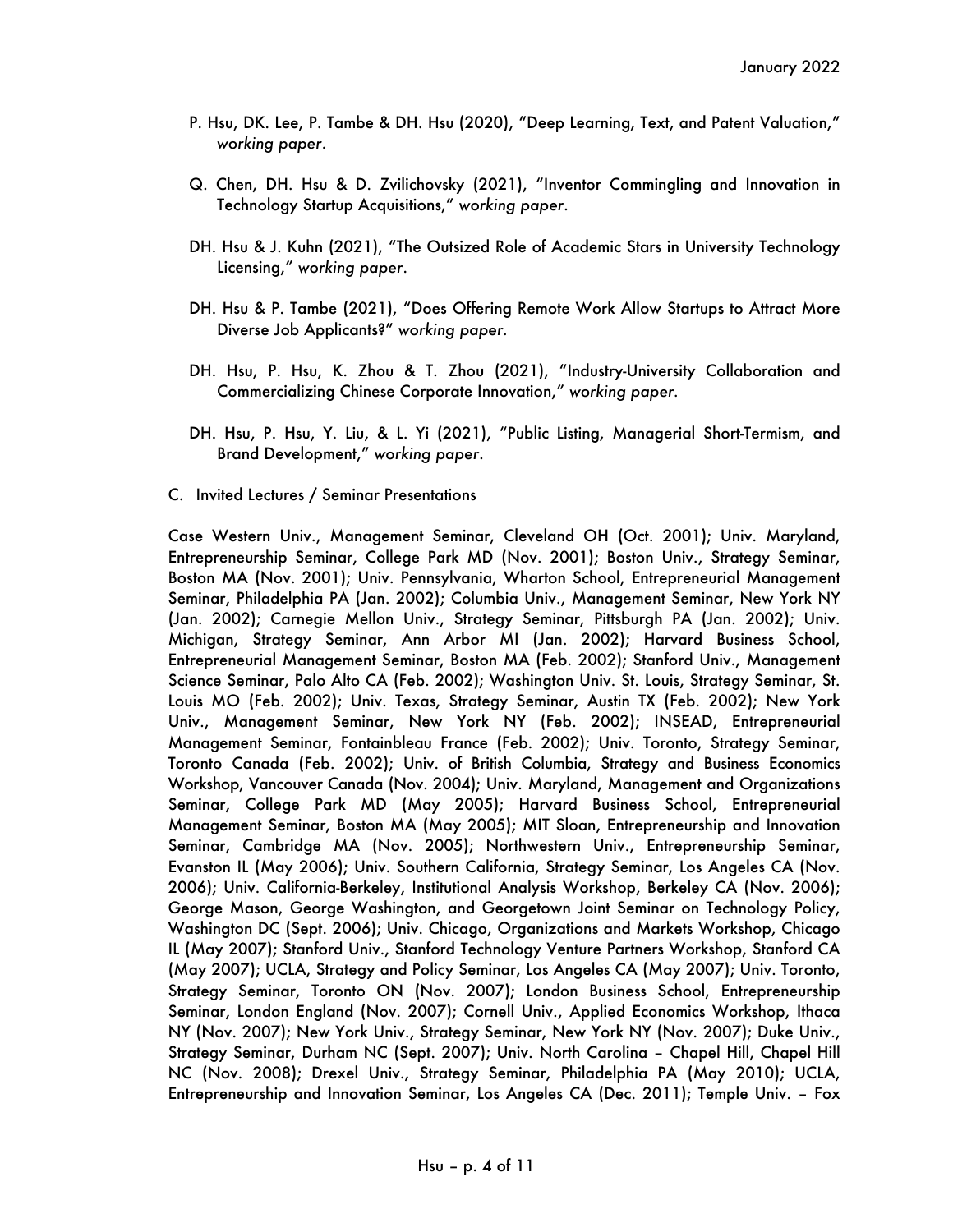School Workshop, Philadelphia PA (February 2012); Stanford Institute for Economic Policy Research (SIEPR) Innovation Seminar, Palo Alto CA (Sept. 2012); UCSD, Information, Technology & Operations Management Seminar, La Jolla CA (May 2013); Stanford, Management Science Seminar, Palo Alto CA (Nov. 2013); London Business School, Strategy Seminar, London UK (April 2014); Copenhagen Business School, Copenhagen Denmark (April 2014); INSEAD, Entrepreneurship Seminar, Fontainebleau France (April 2014); Columbia Business School, Management Seminar, New York NY (Dec. 2014); Harvard Business School, Technology and Operations Management Seminar, Boston MA (May 2015); Univ. of Hong Kong, Strategy and Economics Seminar, Hong Kong (March 2015); National Univ. of Singapore, Management Seminar, Singapore (March 2015); Univ. California-Berkeley, Innovation Seminar, Berkeley CA (April 2015); Univ. Michigan, Strategy Seminar, Ann Arbor MI (April 2015); Univ. Florida, Strategy Seminar, Gainesville FL (Jan. 2016); Duke Univ., Strategy Seminar, Durham NC (April 2016); Boston Univ., Strategy Seminar, Boston MA (April 2016); Univ. Maryland, Management Seminar, College Park MD (May 2016); Stanford, Social Science and Technology Seminar, Palo Alto CA (Oct. 2017); Univ. Wisconsin, Management Seminar, Madison WI (Oct. 2017); Purdue Univ., Strategic Management Seminar, West Lafayette IN (April 2018); MIT, Technology, Innovation, Entrepreneurship and Strategy Seminar, (virtual, May 2020); Univ. Southern California, Strategy Seminar (virtual, Oct. 2020); INSEAD-Singapore, Strategy Seminar (virtual, Nov. 2020); Univ. California-Berkeley, Management & Organization Seminar (virtual, Dec. 2020), Univ. Colorado, Boulder (virtual, Feb. 2021); Tulane (virtual, March 2021); Asian Innovation and Entrepreneurship Association (AIEA) Seminar (virtual, June 2021); Hong Kong University (virtual, Nov. 2021); Warwick Business School (virtual, March 2022); Univ. California-Berkeley, Entrepreneurship & Innovation Seminar (virtual, May 2022).

# D. Invited Conference Presentations

Harvard Business School Strategy Conference, Boston MA (Oct. 2000); MIT/Academia Sinica Conference, workshop on Networked Production and Globalization, Taipei Taiwan (July 2000); *Academy of Management* Annual Meeting, Toronto Canada (Aug. 2000); Duke Univ., Consortium on Cooperation and Competition, Durham NC (April 2001); *Academy of Management* Annual Meeting, Washington DC (Aug. 2001); NBER Productivity Lunch, Cambridge MA (Oct. 2001); Yale Univ., Entrepreneurship, Venture Capital, and IPO Conference, New Haven CT (April 2002); Allied Social Science Alliance Annual Meeting, Washington DC (Jan. 2003); Wharton West Conference on Venture Capital, San Francisco CA (May 2004); Univ. Maryland, *Research Policy* Conference, College Park MD (Dec. 2001); *Academy of Management* Annual Meeting, Denver CO (Aug. 2002); *Academy of Management* Annual Meeting, Seattle WA (Aug. 2003); Univ. Pennsylvania, Wharton School, Reginald Jones Center Lunch, Philadelphia PA (Oct. 2003); Rensselaer Polytechnic Institute Scholars' Retreat, Troy NY (Nov. 2003); BYU – Univ. Utah Winter Strategy Conference, Salt Lake City UT (March 2004); Univ. Pennsylvania, Wharton School, Reginald Jones Center Lunch, Philadelphia PA (April 2004); Dartmouth College, Tuck School, Entrepreneurship, Venture Capital, and IPO Conference, Hanover NH (June 2004); *Academy of Management* Annual Meeting, New Orleans LA (Aug. 2004); Harvard Business School, Entrepreneurship and Innovation Conference, Boston MA (Dec. 2004); *Academy of Management* Annual Meeting, New Orleans LA (Aug. 2004); Univ. Pennsylvania, Wharton School, Reginald Jones Center Lunch, Philadelphia PA (Oct. 2004); UCLA/Oxford Entrepreneurship Conference, Los Angeles CA (June 2005); Univ. Washington/Stanford Univ. - West Coast Research Symposium on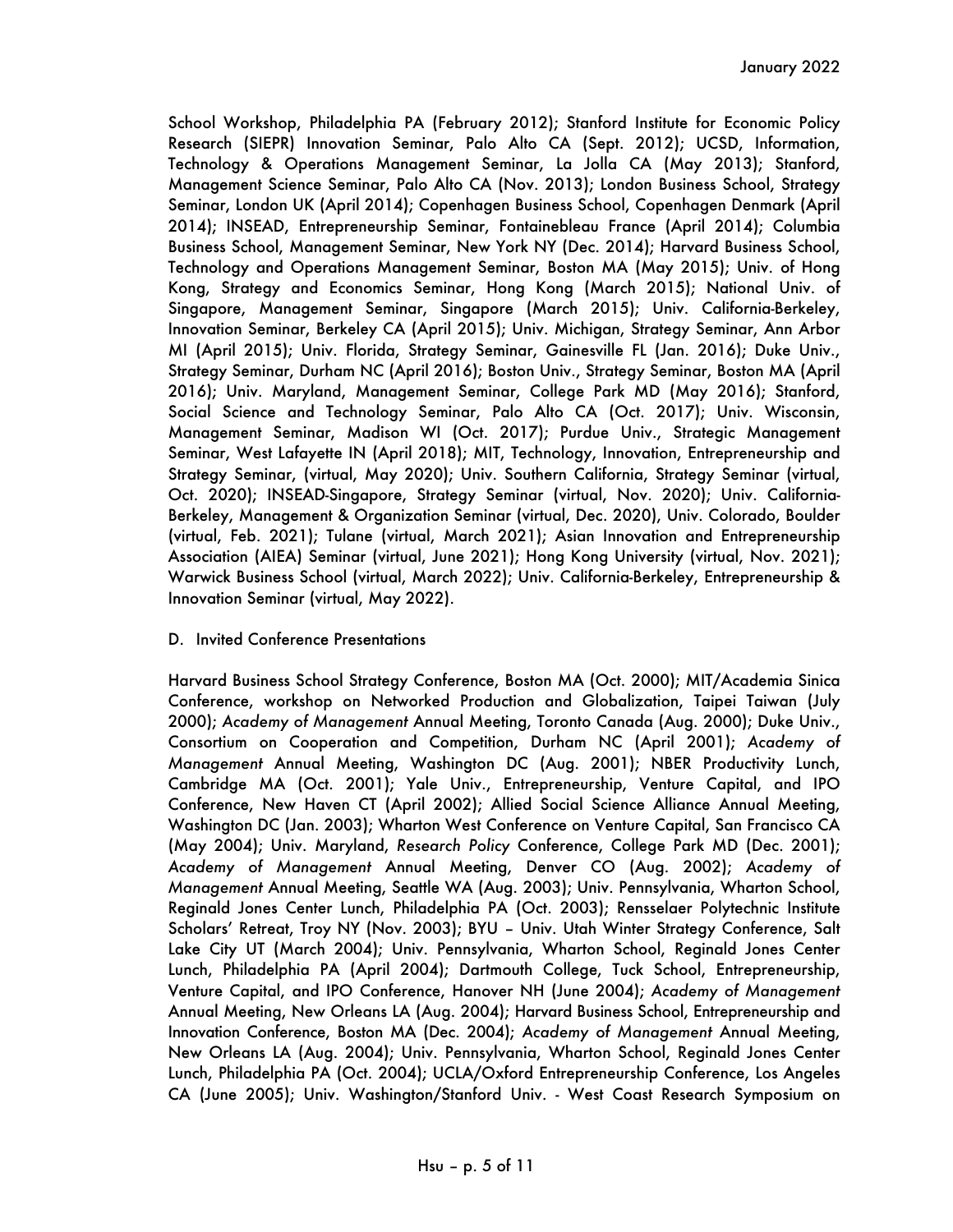Technology Entrepreneurship, Seattle WA (Sept. 2005); *Academy of Management* Annual Meeting, Honolulu HI (Aug. 2005); NBER Entrepreneurship Group Fall Meeting, Cambridge MA (Oct. 2005); Univ. Pennsylvania, Wharton School, Bowman Brownbag seminar series, Philadelphia PA (March 2006); London School of Economics, RICAFE2 Conference, London England (Oct. 2006); *Academy of Management* Annual Meeting, Philadelphia PA (Aug. 2007); London Business School Entrepreneurship Conference, London England (May 2006); Schumpeter Society Conference, Sophia-Antipolis France (June 2006); *Academy of Management* Annual Meeting, Atlanta GA (Aug. 2006); Univ. Washington/Stanford Univ. - West Coast Research Symposium on Technology Entrepreneurship, Seattle WA (Sept. 2006); Univ. Pennsylvania, Wharton School, Bowman Brownbag Seminar, Philadelphia PA (April 2007); London Business School Entrepreneurship Conference, London England (April 2007); Danish Research Unit on Industrial Research (DRUID) Summer Conference (Plenary Speaker), Copenhagen Business School, Copenhagen Denmark (June 2007); NBER Entrepreneurship Group Fall Meeting, Cambridge MA (Oct. 2007); *Academy of Management* Annual Meeting, Anaheim CA (Aug. 2008); *Academy of Management* Annual Meeting, Chicago IL (Aug. 2009); Entrepreneurial Finance and Innovation Conference (*Review of Financial Studies* special issue conference), Boston MA (June 2010); Darden Entrepreneurship and Innovation Conference, Univ. Virginia, Charlottesville VA (April 2010); Atlanta Competitive Advantage Conference, Atlanta GA (May 2010); NBER Productivity Lunch, Cambridge MA (Sept. 2010); Research Institute of Industrial Economics (IFN) Conference on Entrepreneurship, Firm Growth and Ownership Change, Stockholm Sweden (June 2011); Entrepreneurial Finance Conference, Tilburg Univ., Tilburg Netherlands (Nov. 2011); Economics of Entrepreneurship and Innovation Conference, Queen's Univ., Kingston ON (June 2012); *Academy of Management* Annual Meeting, San Antonio TX (Aug. 2011); Georgia Tech, Strategy Seminar, Atlanta GA (March 2012); Wharton School, University of Pennsylvania, Bowman Seminar, Philadelphia PA (March 2012); London Business School, Ghoshal Conference, London UK (May 2012); *Academy of Management* Annual Meeting, Boston MA (Aug. 2012); Univ. Colorado, Front Range Management Research Seminar, Boulder, CO (Feb. 2014); BYU - Univ. Utah Strategy Conference, Park City UT (March 2014); *Academy of Management* Annual Meeting, Philadelphia PA (Aug. 2014); *Strategic Management Society* Annual Meeting, Madrid, Spain (Sept. 2014); West Coast Research Symposium on Technology Entrepreneurship, Seattle WA (Sept. 2015); Wharton School, Univ. Pennsylvania, Work in Progress Seminar (Dec. 2014); *Strategic Management Society* special conference, Banff, Canada (June 2017); Stanford-Tsinghua Asia-Pacific Innovation Conference, Beijing China (Sept. 2018); Wharton Technology & Innovation Conference, Philadelphia PA (April 2019); Global Entrepreneurship & Innovation Research Conference, Washington DC (April 2019); Strategy Science Conference, Park City UT (April 2019); SFS Cavalcade North America, Pittsburgh PA (May 2019); Crete Workshop on Innovation & Creativity, Crete GR (July 2019); Academy of Management Annual Meeting, Boston MA (August 2019); West Coast Research Symposium, Stanford CA (Sept. 2019); American Economics Association Annual Meeting, San Diego CA (Jan. 2020); Academy of Management Annual Meeting, virtual (August 2021).

# E. Invited Discussions / Keynotes

*Management Science* Conference on University Entrepreneurship and Technology Transfer, Atlanta GA (Dec. 2000); Kennedy School of Government, Harvard Univ., "Between Invention and Innovation: Mapping the Funding for Early Stage Technology Based Innovation" workshop, Cambridge MA (May 2001); Wharton Conference on Market Strategy and the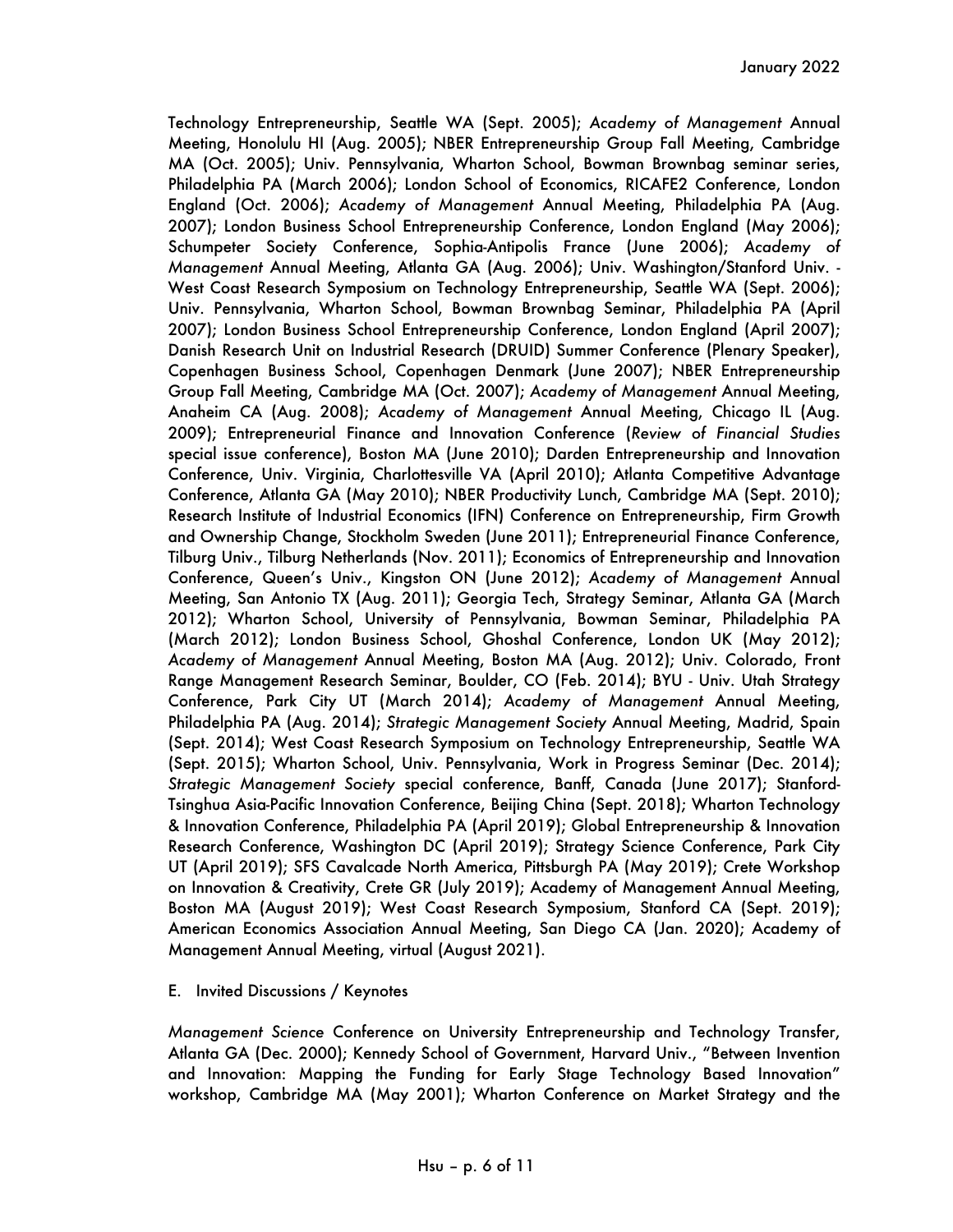Business Environment, Philadelphia PA (March 2004); Georgia Tech Roundtable for Engineering Entrepreneurship Research, Atlanta GA (Dec. 2004); *American Economics Association* Annual Meeting, Washington DC (Jan. 2005); Penn Economic History Forum, Univ. Pennsylvania, Philadelphia PA (Jan. 2005); *Western Finance Association* Annual Meeting, Portland OR (June 2005); "Joint Knowledge Creation and Sharing" paper session, *Academy of Management* Annual Meeting, Honolulu HI (Aug. 2005); Georgia Tech Roundtable for Engineering Entrepreneurship Research, Atlanta GA (Dec. 2006); Univ. Amsterdam conference on "Innovation and Early Stage Ideas," discussion leader on "Movement of Ideas and Movement of People," Amsterdam Netherlands (Dec. 2006); International Motor Vehicle Program – Automotive Mini-conference at Wharton, Philadelphia PA (June 2007); Danish Research Unit on Industrial Dynamics (DRUID) conference, "Entrepreneurship" session, Copenhagen Business School, Copenhagen Denmark (June 2007); "Use of Patent Data in Management Research," Professional Development Workshop, *Academy of Management* Annual Meeting, Philadelphia PA (Aug. 2007); "Entrepreneurship Research" Professional Development Workshop, *Academy of Management* Annual Meeting, Philadelphia PA (Aug. 2007); West Coast Research Symposium on Technology Entrepreneurship, "Strategies for Entrepreneurial Fundraising" session, Seattle WA (Sept. 2007); NBER / *Journal of Economics and Management Strategy* Entrepreneurial Strategy and Structure Conference, Jackson Hole WY (Sept. 2007); "Markets for Technology" in European Institute for Advanced Studies in Management workshop on Co-opetition at Universidad Carlos III de Madrid (Feb. 2008); Economics of Entrepreneurship and Innovation Conference, Queen's Univ., Kingston ON (June 2008); Entrepreneurship Workshop, Univ. Michigan, Ann Arbor MI (July 2008); "Financing Strategies for New Ventures" paper session, *Academy of Management* Annual Meeting, Anaheim CA (Aug. 2008); "Entrepreneurship and Venture Capital" paper session, Wharton Technology Conference, Philadelphia PA (April 2009); Entrepreneurship Conference, Univ. Maryland, College Park MD (April 2010); Entrepreneurial Finance and Innovation Conference (*Review of Financial Studies* special issue conference), Boston MA (June 2010); NBER Summer Institute, Entrepreneurship Program, Boston MA (July 2010); "Technology Entrepreneurship" session, MIT Sloan Technological Innovation, Entrepreneurship and Strategic Management Group 50<sup>th</sup> Anniversary Research Conference, Boston MA (April 2011); Darden Entrepreneurship and Innovation Research Conference, Univ. Virginia, Charlottesville VA (May 2011); Research Institute of Industrial Economics (IFN) Conference on Entrepreneurship, Firm Growth and Ownership Change, Stockholm Sweden (June 2011); Wharton Technology Conference, Philadelphia PA (April 2012); Patents, Entrepreneurship and Innovation / *Journal of Industrial Economics* Conference, Washington DC (May 2012); "Crowdsourcing Innovation" session, INSEAD Innovation Research Conference, Fontainebleau, France (May 2012); Entrepreneurial Finance and Innovation Conference (parallel submission to *Review of Financial Studies* conference), Boston MA (June 2012); NBER Entrepreneurship Working Group Winter Meeting, Cambridge MA (Dec. 2012); Wharton Technology Conference, Philadelphia PA (April 2013); Kauffman Foundation conference on crowdfunding (keynote speaker), Boulder CO (July 2013); NBER Economics of Intellectual Property Summer Institute Meeting, Cambridge MA (July 2013); "Entrepreneurial Technology Commercialization Strategies: Past and Future Research," INFORMS Technology Management Section Best Paper Winner Presentation, 2013 INFORMS Annual Meeting, Minneapolis MN (Oct. 2013); NBER Conference on the Changing Financing Market for Entrepreneurship and Innovation, Half Moon Bay CA (Nov. 2013); "New Venture Development" paper session, Wharton Technology and Innovation Conference, Philadelphia PA (April 2014); "Origins and Outcomes of Entrepreneurs' Network Ties" paper session, *Academy of Management* Annual Meeting,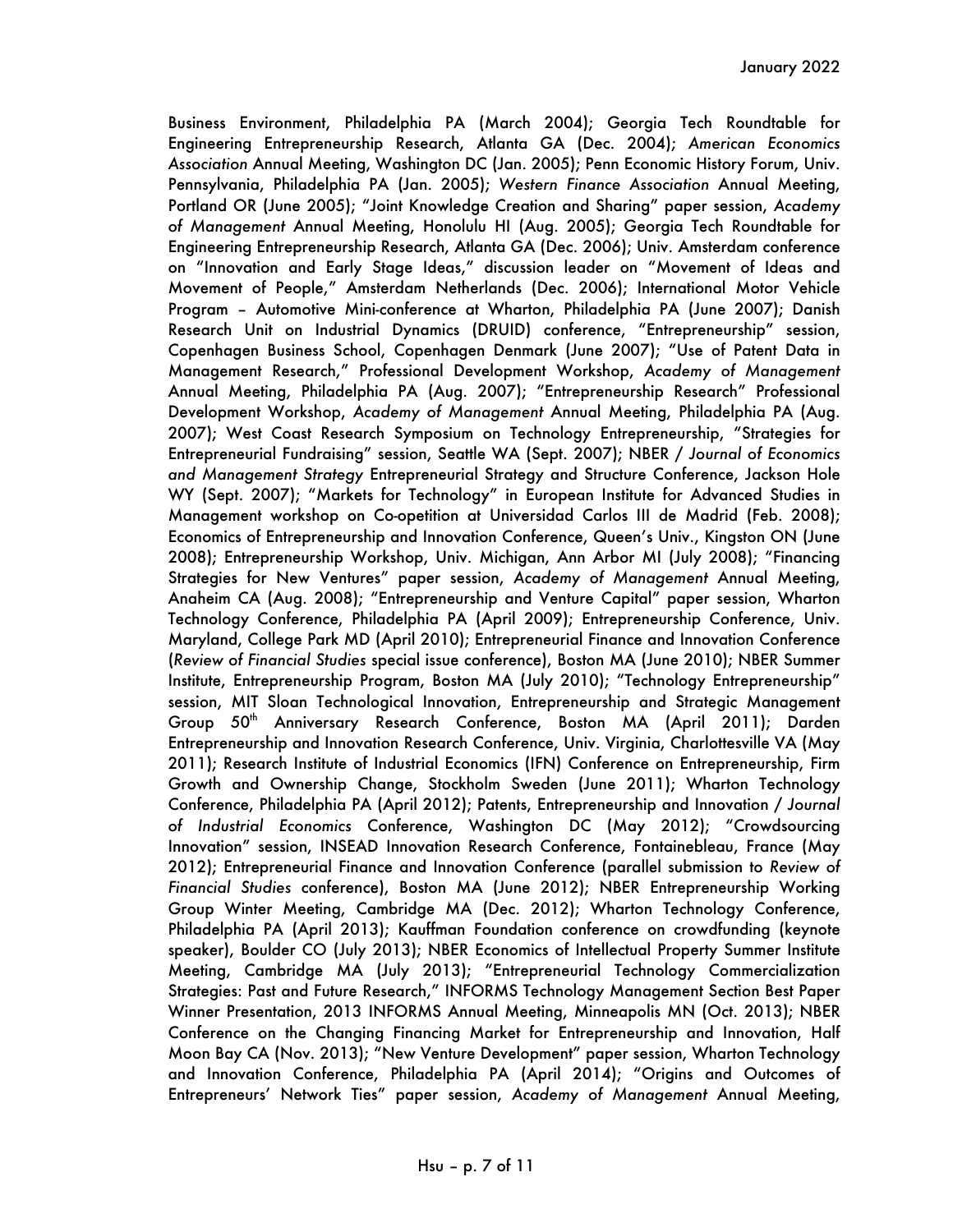Philadelphia PA (Aug. 2014); "Entrepreneurship Policy and Strategy" paper session, *Academy of Management* Annual Meeting, Philadelphia PA (Aug. 2014); Georgia Tech Roundtable for Engineering Entrepreneurship Research, Atlanta GA (Nov. 2014); "Intellectual Property Statistics for Decision Makers" EPO/OECD conference, Vienna, Austria (Nov. 2015); University of Virginia Darden / Cambridge University Judge Entrepreneurship & Innovation Research Conference, Washington DC (May 2016); Workshop on the Frontiers of Entrepreneurial Strategy, Wharton School, Univ. Pennsylvania Workshop, Philadelphia PA (March 2017); Economics of Entrepreneurship and Innovation Conference, Queen's Univ., Kingston ON (June 2017); "Lean Startups and Innovation Strategy" Professional Development Workshop, *Academy of Management* Annual Meeting, Atlanta GA (Aug. 2017); USPTO Conference, Alexandria VA (Sept. 2017); "From Strategy to Scale," *The Economist* Reinventing Leadership Conference, New York NY (Oct. 2017); Keynote speaker, EU-SPRI Early Career Researcher Conference on "Fostering Innovative Entrepreneurship" Politecnico di Milano, Milan Italy (Nov. 2017); Keynote speaker, Kenan Institute Frontiers of Entrepreneurship Conference, West Palm Beach, FL (Jan. 2018); Keynote speaker, Darden-Cambridge Judge-HKU Entrepreneurship and Innovation Research Conference, Hong Kong (May 2018); "Commercializing Academic Research," Penn Center for Innovation – Penn Health Tech Presentation, Philadelphia PA (Nov. 2018); Discussant, Global Entrepreneurship & Innovation Research Conference, Washington DC (April 2019); Discussant, Wharton Technology and Innovation Conference, Philadelphia PA (April 2019); Discussant, Crete Workshop on Innovation & Creativity, Crete GR (July 2019); Academy of Management session on "Nonmarket Strategy for Startups" (virtual, Aug. 2020); EPFL Virtual Innovation Seminar (April 2021); Wharton Scale School – Investing in Scale (virtual, April 2021); KAIST Innovation & Entrepreneurship Research Boot Camp (virtual, Oct. 2021); Workshop on Entrepreneurial Finance & Innovation (virtual, Nov. 2021); Strategy, Innovation & Entrepreneurship workshop (virtual, Jan. 2022).

F. Editorial Activities

Department Editor

§ *Management Science*, Entrepreneurship & Innovation department, 2011-14

Associate Editor

- § *Strategic Management Journal*, 2017-2020
- § *Management Science*, Entrepreneurship & Innovation department, 2006-10
- § *Management Science*, Organizations & Social Networks department, 2006-08

Editorial Boards

- § *Journal of Business Venturing*, 2016-2018
- § *Strategic Management Journal*, 2013-2017; 2020-present

Ad hoc Referee

Academy of Management Annual Meetings; *Academy of Management Journal*; *Academy of Management Review*; *Administrative Science Quarterly*; *Advances in Strategic Management*; *American Economic Review*; *California Management Review*; Cambridge University Press; *Economic Journal*; *Economics Letters*; *European Management Review*; *Journal of Business Venturing*; *Journal of Economic Behavior and*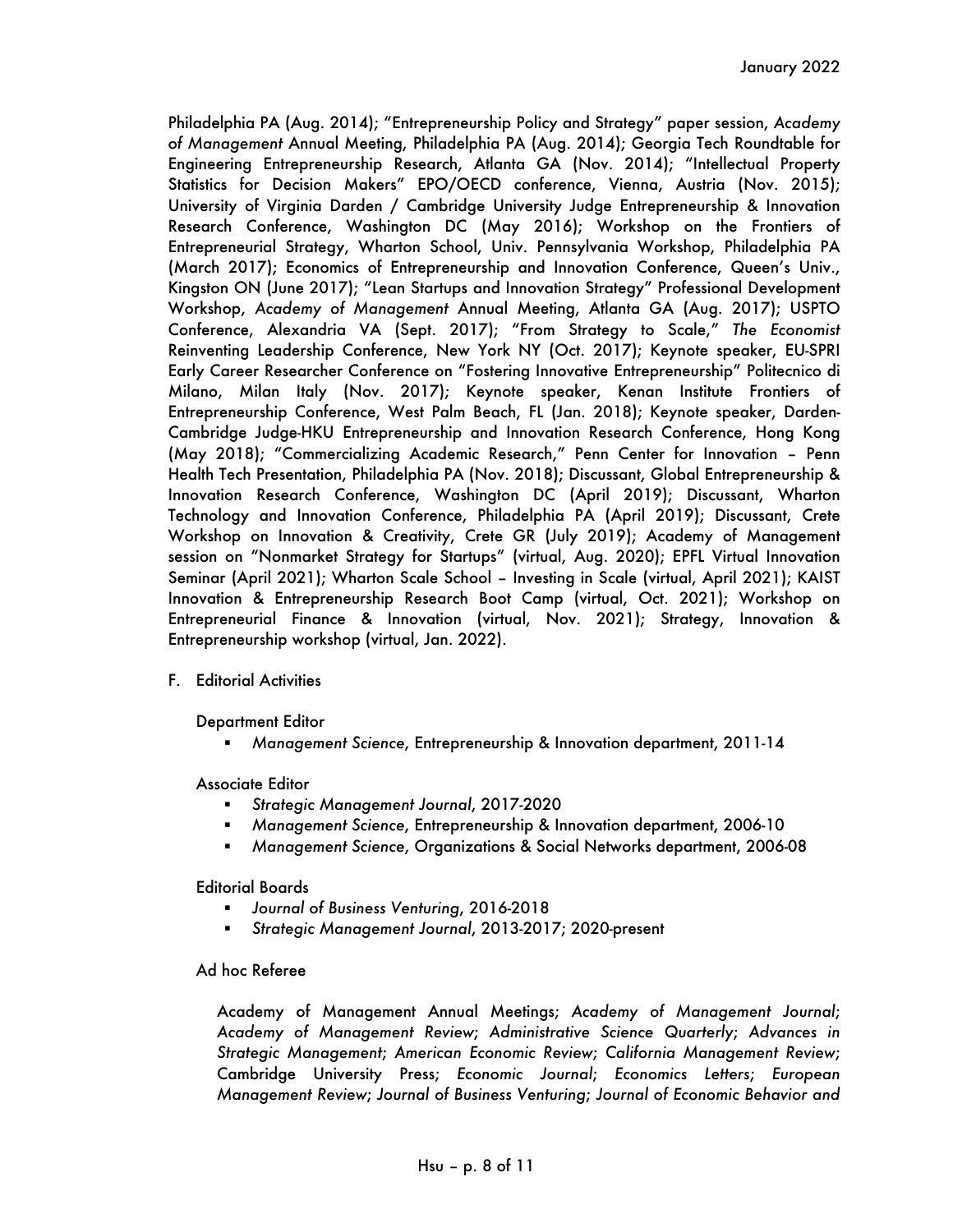*Organization*; *Journal of Economics and Management Strategy*; *Journal of Finance*; *Journal of Financial Economics*; *Journal of Financial Intermediation*; *Journal of International Business Studies*; *Journal of Law & Economics*; Journal *of Law, Economics, and Organization*; *Management Science*; MIT Press; National Science Foundation; *Nature*; *Organization Science*; Oxford University Press; *RAND Journal of Economics*; *Research Policy*; *Review of Economics and Statistics*; *Review of Industrial Organization*; *Social Forces*; *Strategic Entrepreneurship Journal*; *Strategic Management Journal*; *Strategy Science*; Wharton Business School Press; Yale University Press.

G. Research Interests

Entrepreneurial innovation and management

# IV. TEACHING ACCOMPLISHMENTS

A. Course Created/Developed and Taught

MGMT 801, Entrepreneurship (MBA/WEMBA), 2003-2018; MGMT 612, Managing the Emerging Enterprise (flexible core MBA), 2013-present; MGMT 893, Global Modular Course on Innovation/Entrepreneurship, 2013-present; MGMT 235, Technological Innovation & Entrepreneurship (UG M&T), 2016; MGMT 731, Technology Strategy (MBA), 2004-08; MGMT 937, Entrepreneurial Management & Innovation (PhD), occasional; Entrepreneurial Acceleration Program (Wharton Online); Venture Acceleration Lab (UG/MBA), 2023.

B. Teaching Interests

Managing technological innovation; entrepreneurial management and strategy.

# V. PROFESSIONAL ACTIVITIES

- A. University-Related Activities
	- 1. Committee membership

Member, Mack Chair in Management of Technology search committee, Management Department, Wharton School, Univ. Pennsylvania, 2003; Member or Chair, Junior Faculty Search Committees, Entrepreneurial Management Group & Strategic Management Group, Management Department, Wharton School, Univ. Pennsylvania, 2003-present; Member, Undergraduate Curriculum Committee, Management Department, Wharton School, Univ. Pennsylvania, 2007-08; Member, MBA and Undergraduate Curriculum Committee, Wharton School, Univ. Pennsylvania, 2008-09; Chair, Academic Seminar Restructuring Committee, Management Department, Wharton School, Univ. Pennsylvania, 2008-09; Member, Ad Hoc Personnel Committees, Management Department, Wharton School, Univ. Pennsylvania, 2010 present; Member, Doctoral Committee, Management Department, Wharton School, Univ. Pennsylvania, 2010-15; Member, MBA Executive Committee, Wharton School, Univ. Pennsylvania, 2010-11; 2014-15; Member, Penn Fulbright Committee, Univ.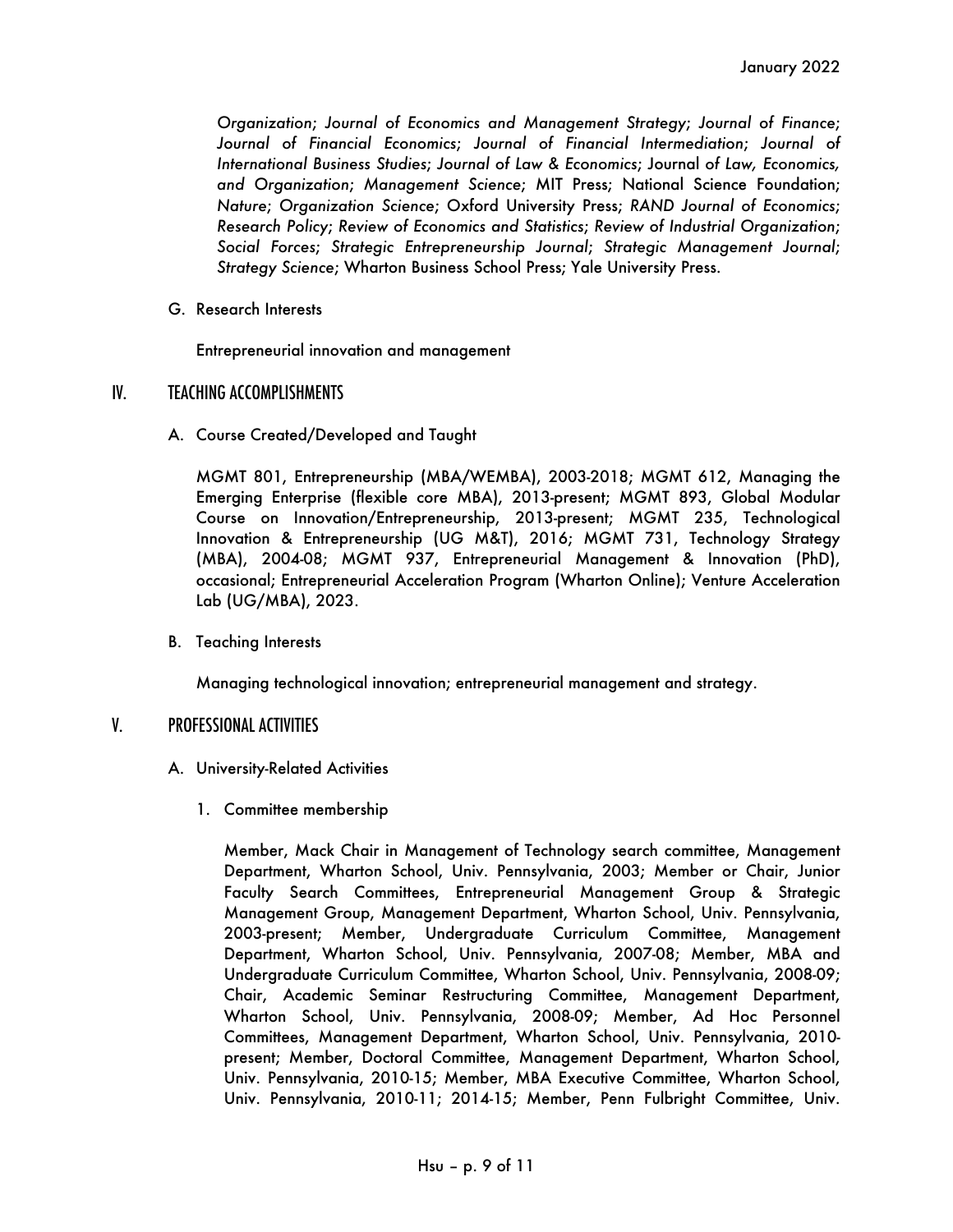Pennsylvania, 2013-14; Member, Penn Faculty Innovation Council Committee, Univ. Pennsylvania, 2013-14; Member, Penn University Council Committee on Academic and Related Affairs, Univ. Pennsylvania, 2014-15; Member, Analytics Initiative Committee, Wharton School, Univ. Pennsylvania, 2015-16; Member, M&T Program Steering Committee, Univ. Pennsylvania, 2017-present; Member, Penn Wharton Venture Lab Steering Committee, Univ. Pennsylvania, 2020-present.

2. Advising

#### *Doctoral Thesis Committee Advisor or Co-Advisor*:

V. Aggarwal, Management Department, Wharton School (2009). Initial placement: INSEAD (Fontainbleau, France); A. Wu, Business Economics & Public Policy Department, Wharton School (2016). Initial placement: Harvard Business School; K. Myers, Health Care Management Department, Wharton School (2017). Initial placement: Harvard Business School; A. Contigiani, Management Department, Wharton School (2019). Initial placement: Ohio State Univ.; Q. Chen, Business Economics & Public Policy Department, Wharton School (in progress).

#### *Doctoral Thesis Committee Membership*:

P. Banerjee, Management Department, Wharton School (2005). Initial placement: University of Illinois-Urbana Champaign; E. Alvarez-garrido, Management Department, Wharton School (2010). Initial placement: Georgia State University; P. Wibbens, Management Department, Wharton School (2018). Initial placement: INSEAD, Fontainbleau France; J. Lee, Management Department, Wharton School (in progress).

3. Other university activities

Organizer, Wharton Management of Technology Research Seminar Series, 2003-06; Co-organizer, Wharton Technology Research Mini-conference, 2005-08; Reviewer, Wharton doctoral student second year paper presentations, occasional; Advisory Board, Pan-Asian American Community House, Univ. Pennsylvania, 2005-08; MBA Preterm course faculty, 2003-11; Executive Masters in Technology Management (EMTM) program, occasional course instructor, 2004-14; Associate Faculty Director, Weiss Tech House, Univ. Pennsylvania, 2008-2019; Academic Director, Wharton Global Initiatives - Guanghua Business School, EMBA program, Aug. 2011; Co-founder, Penn Y-Prize competition (<u>yprize.upenn.edu</u>), from 2012 (ongoing); Wharton entrepreneurship & innovation academic area coordinator, 2015-present; Wharton Management Department Diversity Advisor for Faculty Hiring, 2021-22.

B. Non-University Related Academic Activities

Participant, U.S. Senate Committee on Small Business forum, "Encouraging and Expanding Entrepreneurship: Examining the Federal Role," March 2001; Doctoral Student Consortium Faculty Leader, Technology and Innovation Management (TIM) division of the Academy of Management, Atlanta GA, 2006; Doctoral Student Workshop Faculty, IRI Summer School on "Individual and Corporate Entrepreneurship in High-Tech Industries," Volterra Italy, June 2006; Representative-at-Large (elected) to the Executive Committee in the Technology and Innovation Management (TIM) division of the Academy of Management, 2007-09;